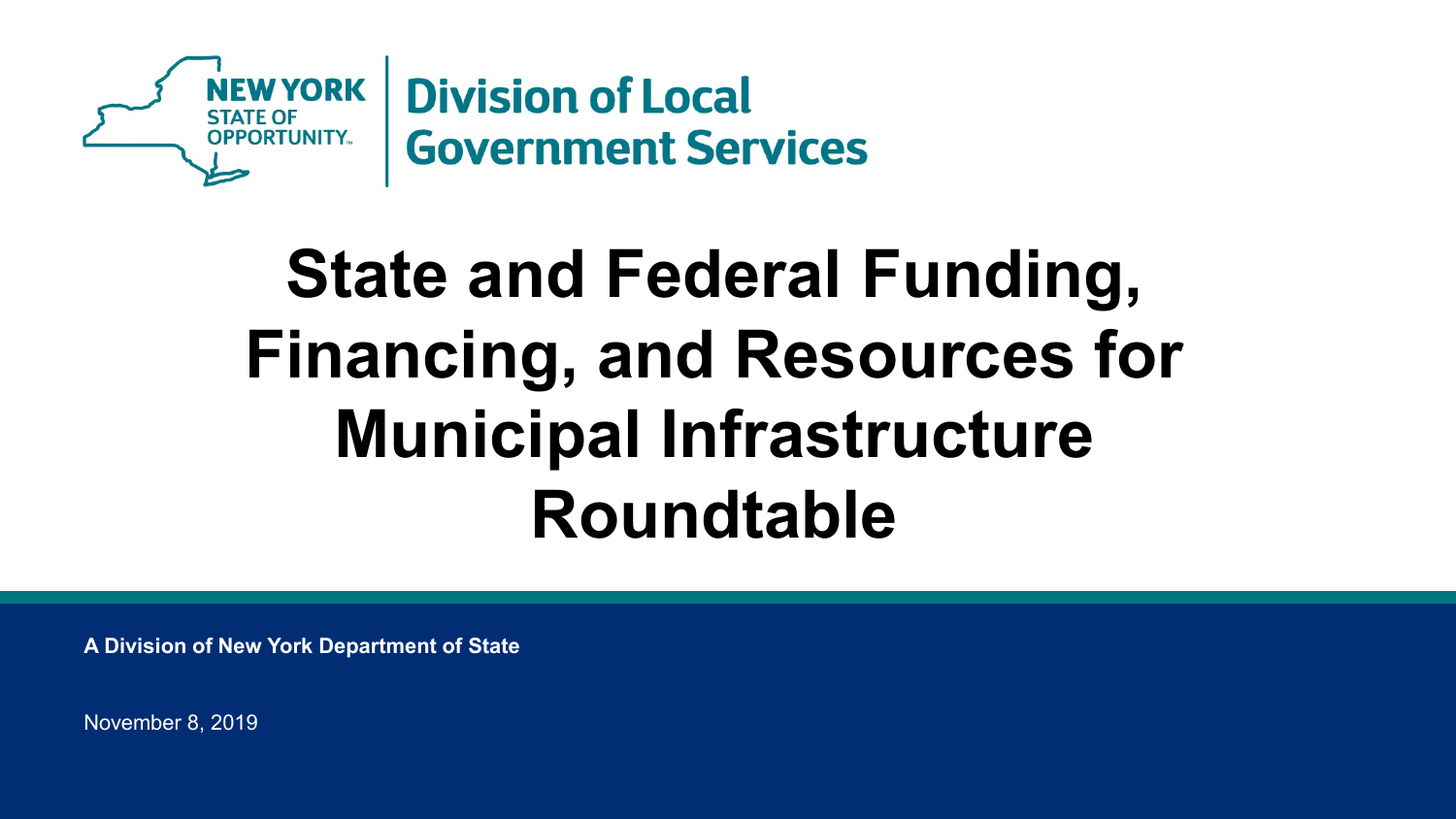#### Local Government Efficiency (LGE) Program

- Helps local leaders identify best practices and implement actions focused on reducing municipal expenses and increasing efficiencies in service delivery.
- LGE funds are available annually to local governments through the New York State Consolidated Funding Application (CFA).
- All projects must demonstrate new opportunities for financial savings and operational efficiencies.

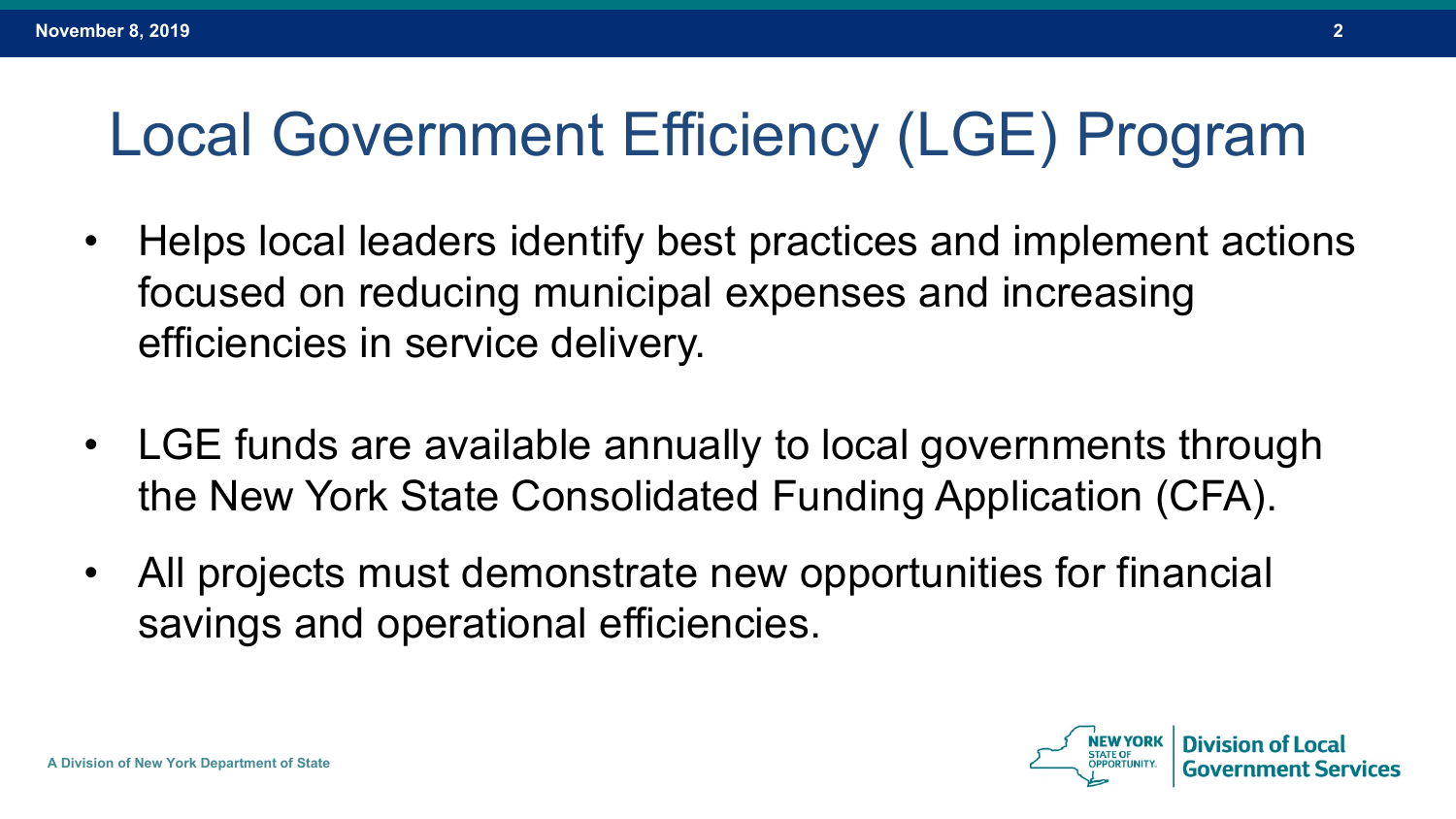## Local Government Efficiency (LGE) Program Example LGE projects

- Lewis County Southern and Central Lewis County Regional Water (\$596,022)
- Yates County Countywide Water Feasibility Study (\$22,500)
- City of Cortland Implementation of Smart Water Network (\$400,000)
- Town of Erwin Town of Erwin WWTP and Disinfection (\$400,000)
- Village of Briarcliff Manor Tri-Village Water Supply Consolidation (\$602,879)

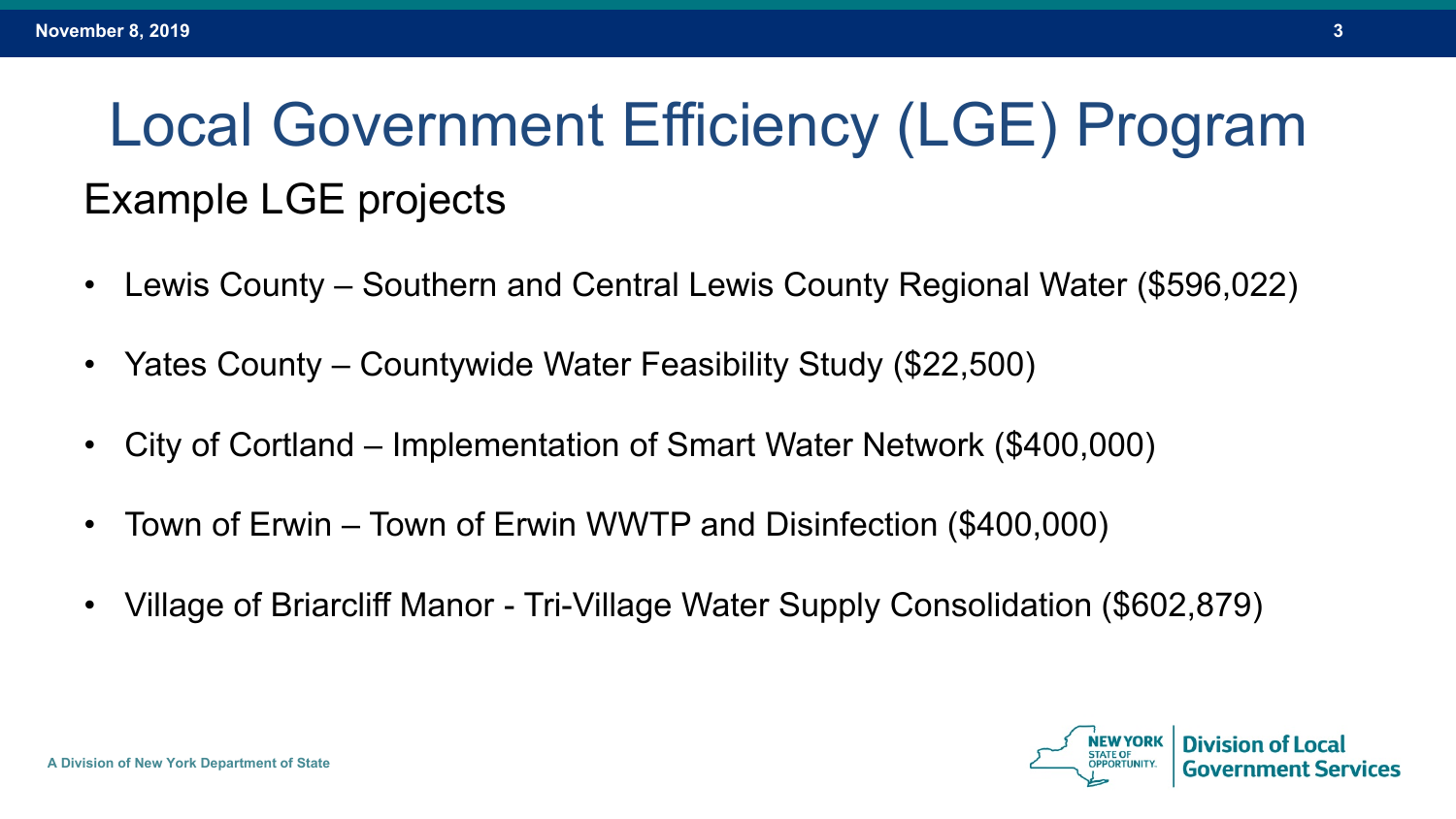#### Citizens Re-Organization Empowerment Grant (CREG)

- Provides financial and technical assistance to local governments for planning and implementation activities necessary for the re‐organization of municipal government and government functions.
- Specifically, the CREG program can assist with the dissolution or consolidation of a local government entity in accordance with General Municipal Law (GML), Article 17‐A, including town special improvement districts.

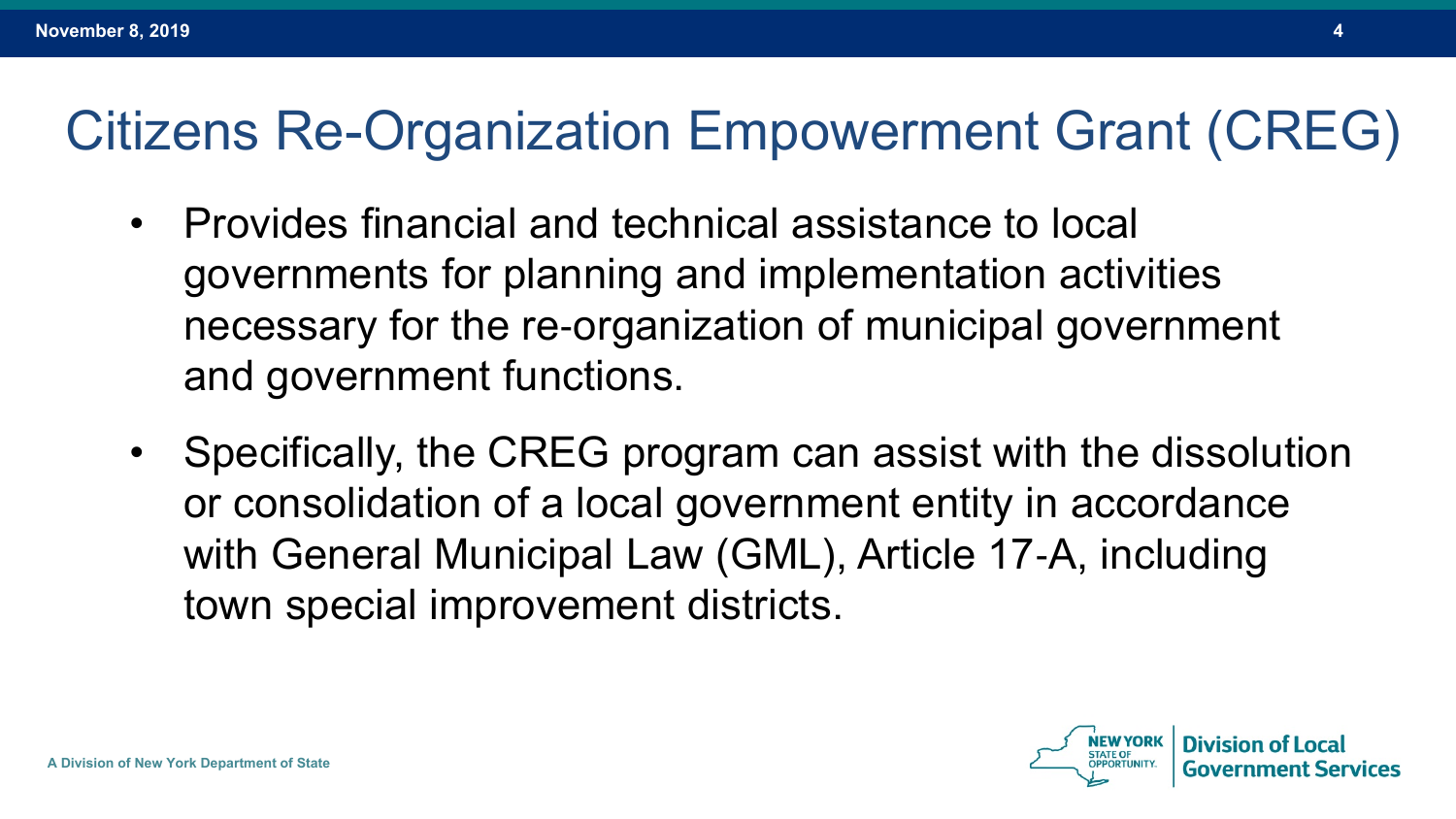#### Citizens Re-Organization Empowerment Grant (CREG)

Examples of projects funded through the CREG Program

- Town of Tupper Lake Consolidation of Water and Sewer Districts
- Town of Cazenovia Water District Consolidation
- Town of LeRay Water District Consolidation
- Town of Corning Water District Consolidation

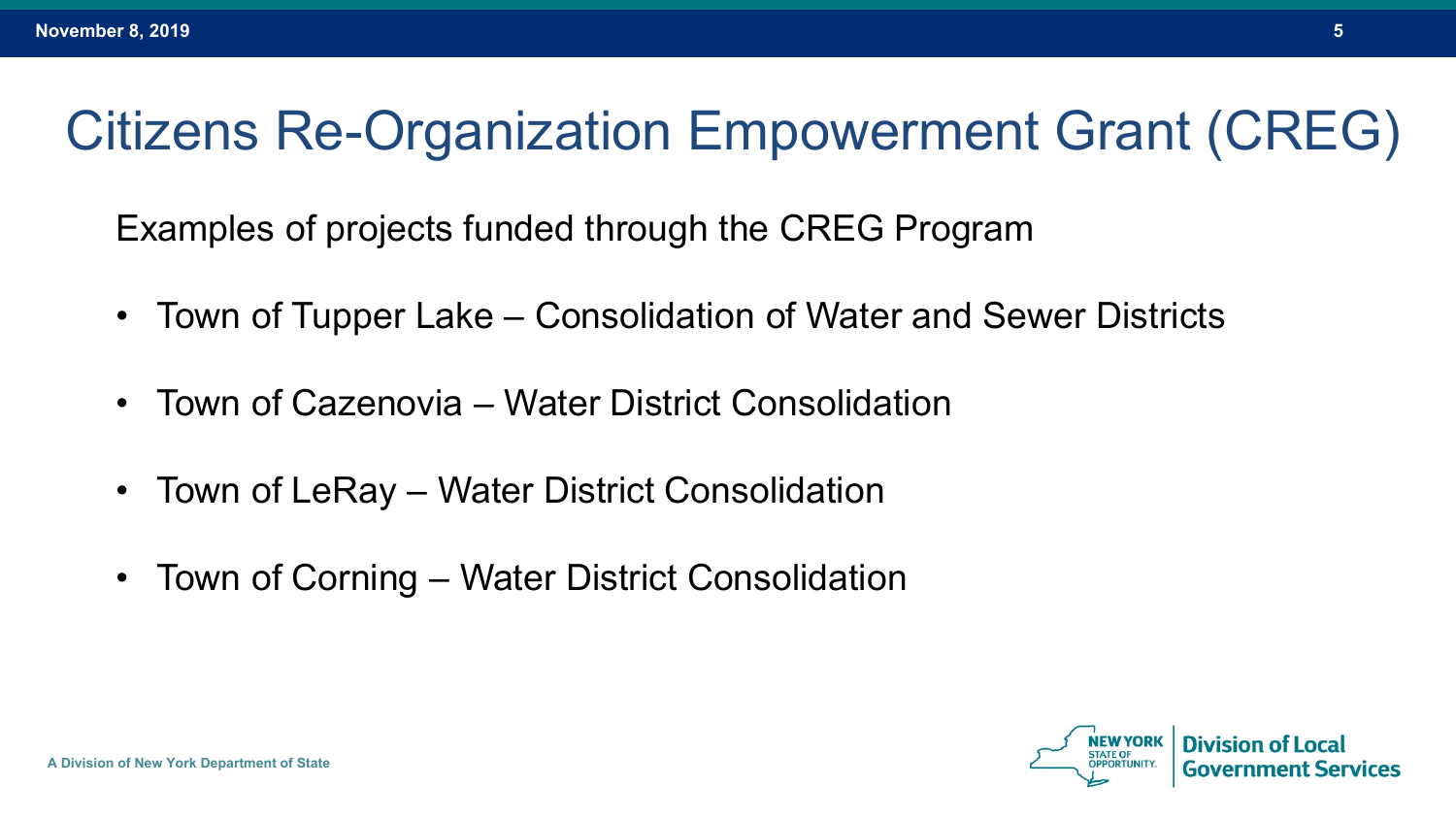#### Municipal Restructuring Fund (MRF)

- One-time \$25 million fund to stimulate property tax reductions resulting from significant municipal service reorganizations.
- Projects should substantially transform the delivery of services by local government entities or completely consolidate government entities, yielding significant property tax reductions.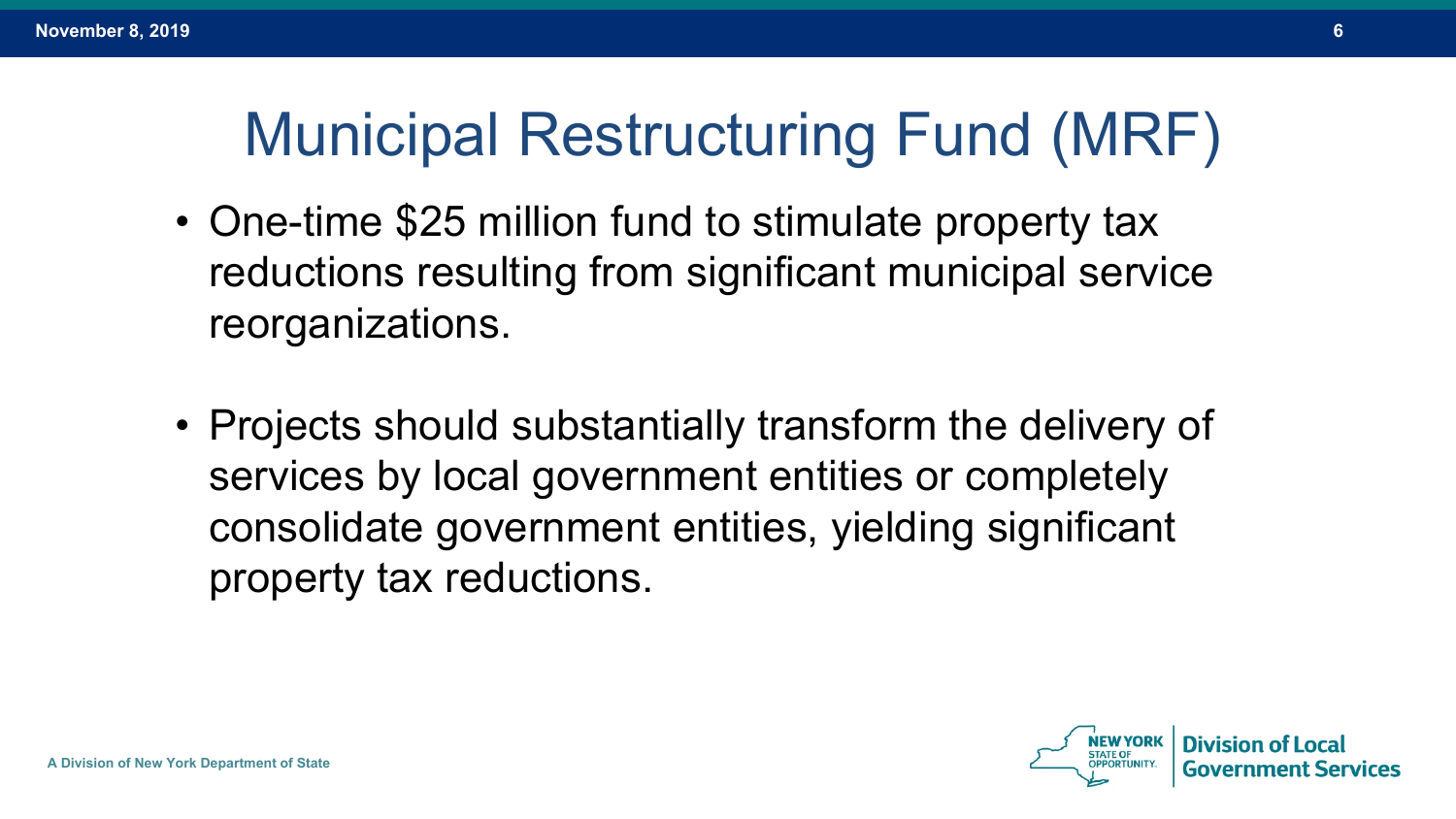### Municipal Restructuring Fund (MRF)

MRF project examples:

- Herkimer County Regional Water Transmission Line (\$3.1 million maximum funding)
- Village of Heuvelton– Wastewater Consolidation (\$1.3 million maximum funding)
- Onondaga County Water Authority OCWA & MWB Water Consolidation (\$3.77 million maximum funding)
- Montgomery County Multi-town Wastewater Treatment Consolidation planning – (\$24,597)

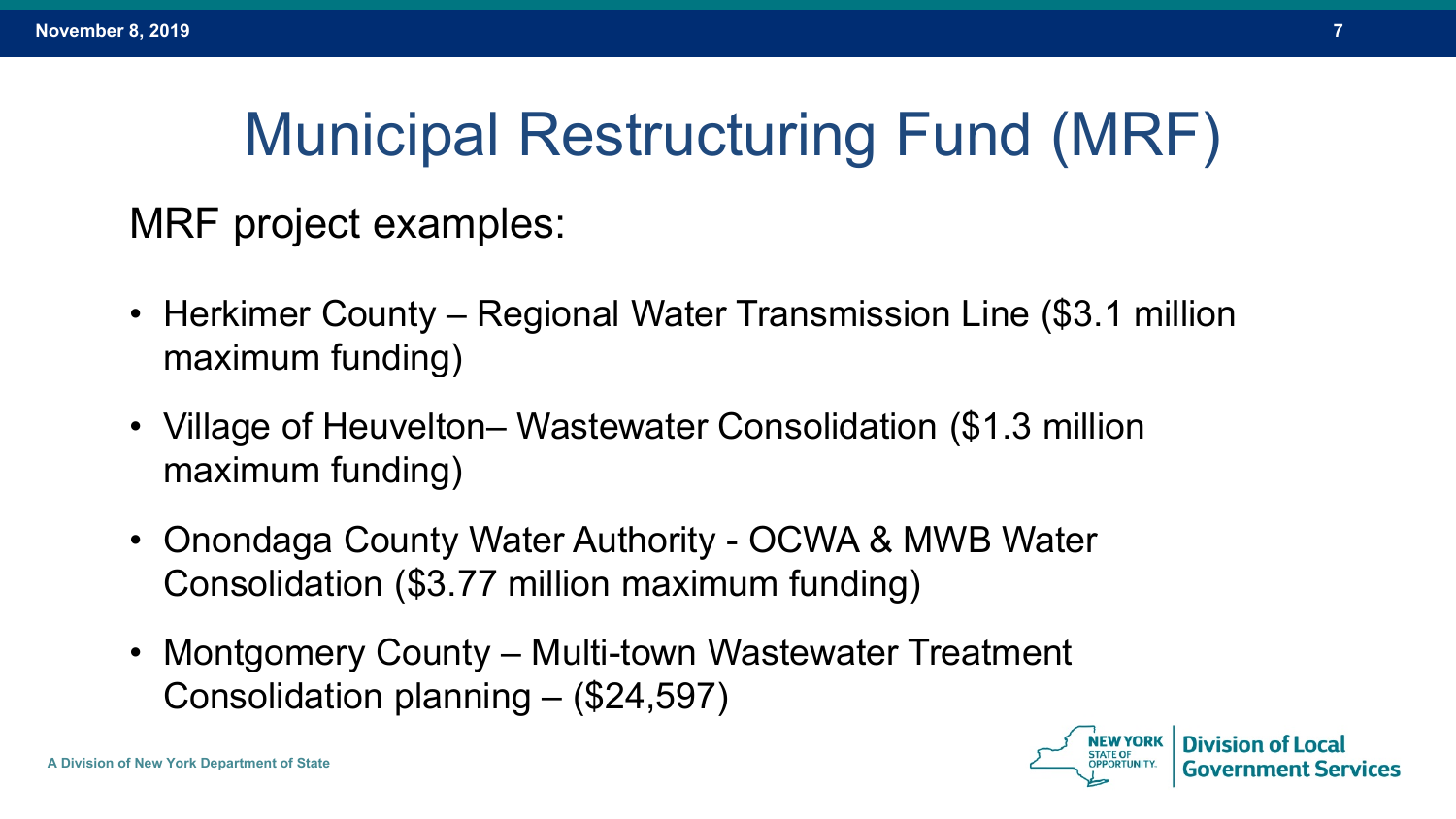8

#### Start Early : Plan for 2-4 years from concept to construction



**A Division of New York Department of State**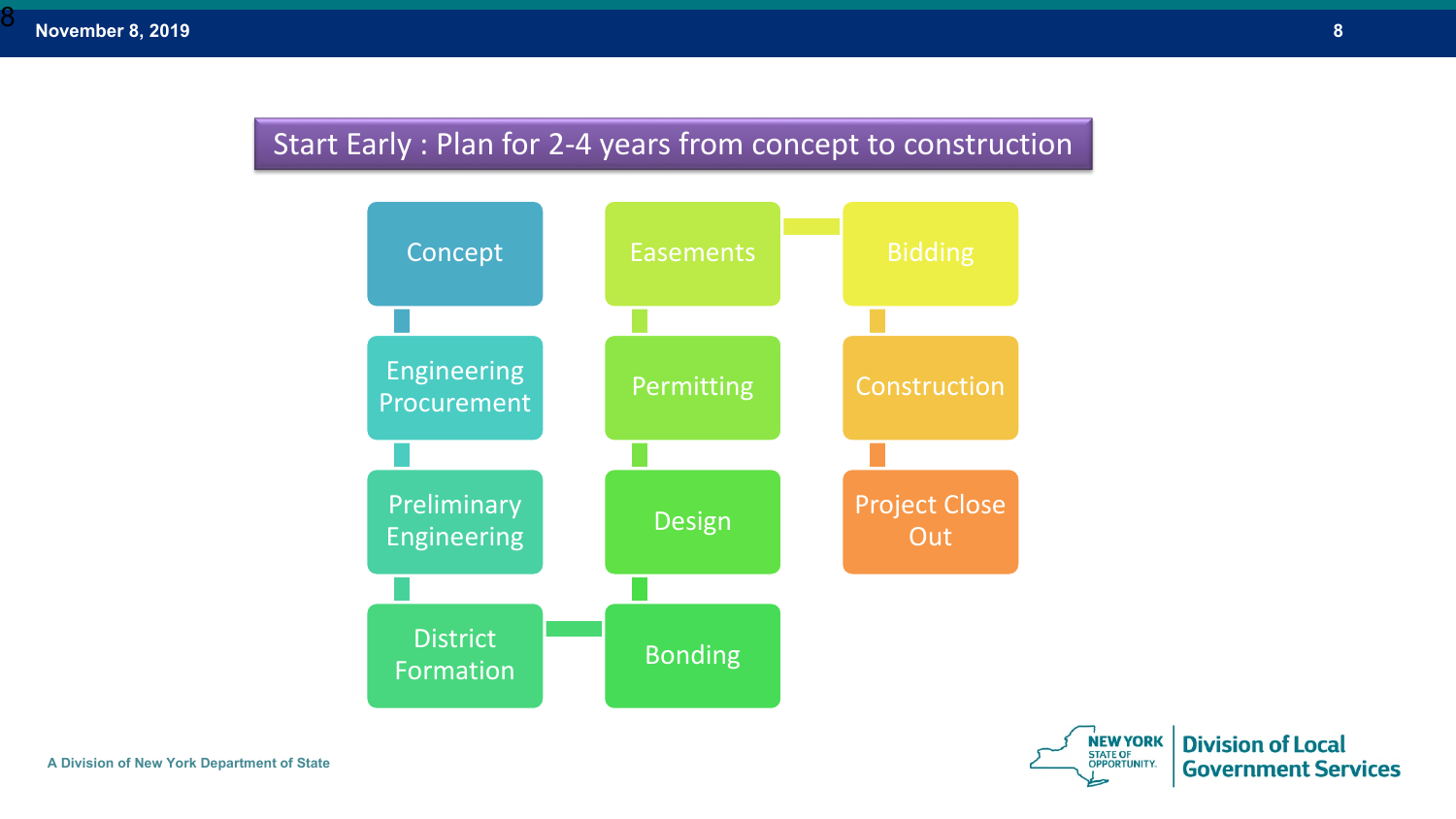#### Regional Development Programs



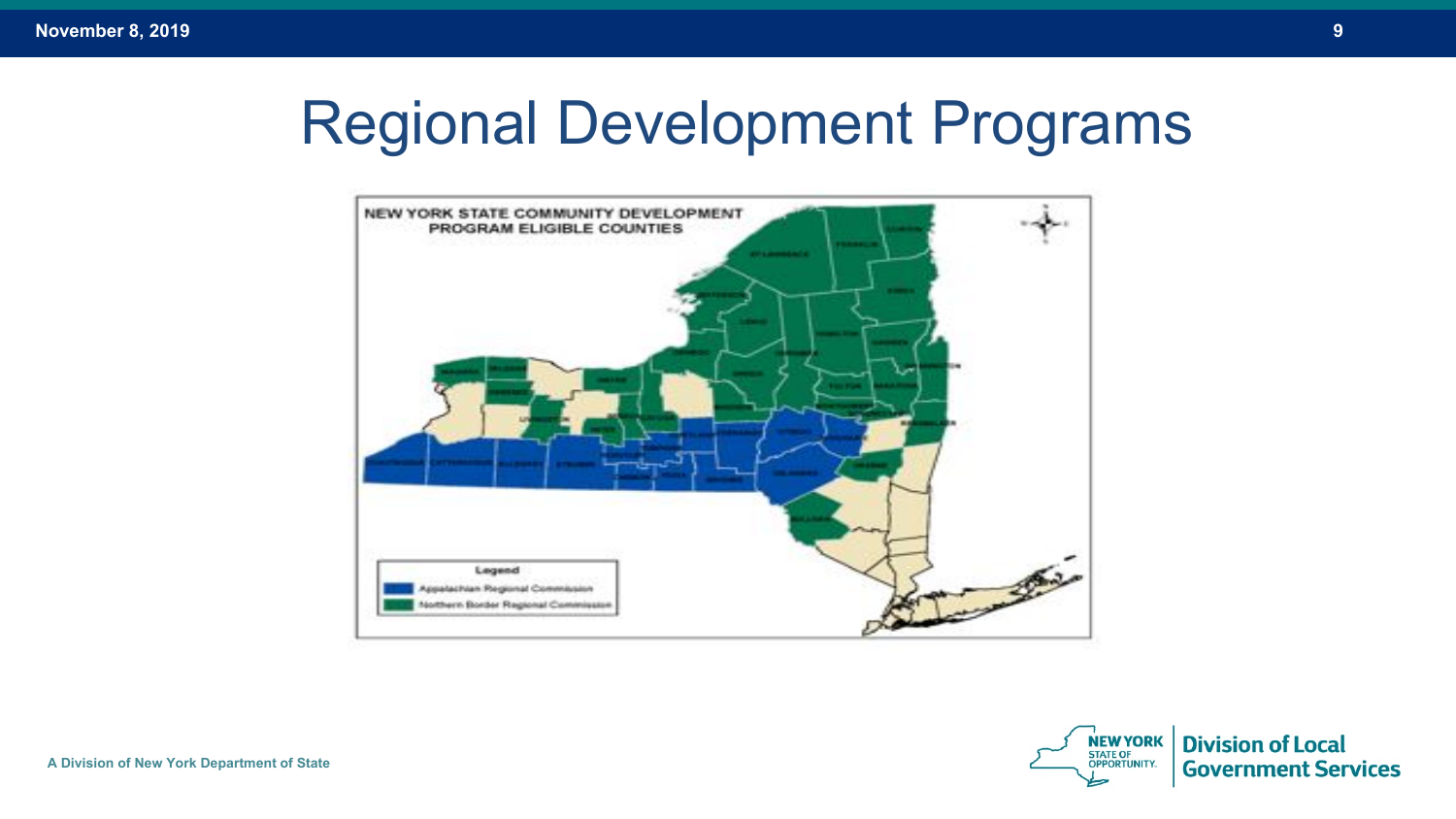#### Northern Border Regional Commission (NBRC)

Catalyze regional, collaborative, and transformative community economic development approaches to alleviate economic distress and position the region for economic growth



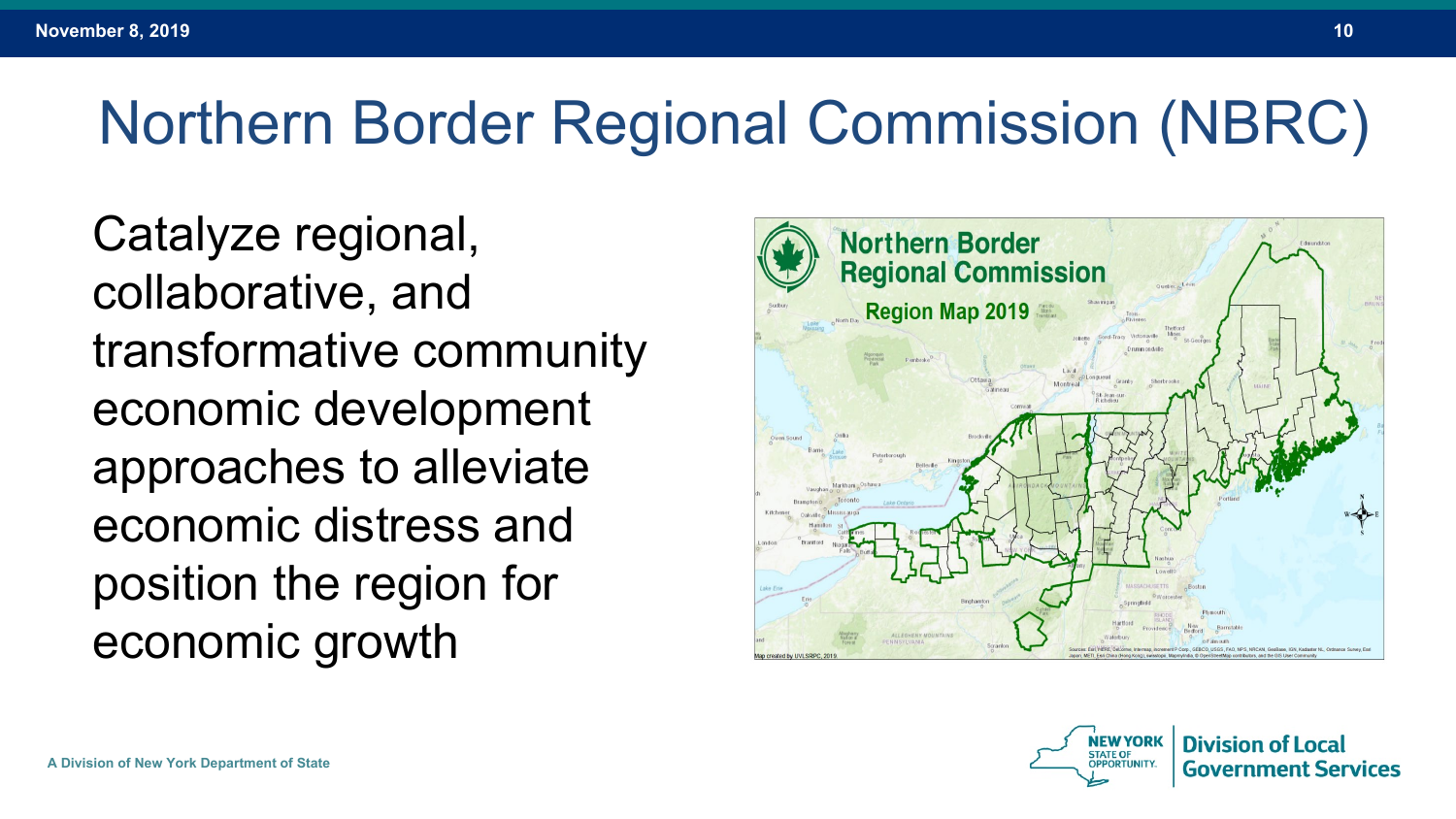#### Northern Border Regional Development

- 1. Transportation infrastructure
- 2. Basic public infrastructure
- 3. Telecommunications infrastructure
- 4. Workforce, entrepreneurship, and business development
- 5. Basic health care in economically distressed areas 6. Resource conservation, tourism, and recreation for economic development
- 7. Renewable and alternative energy development



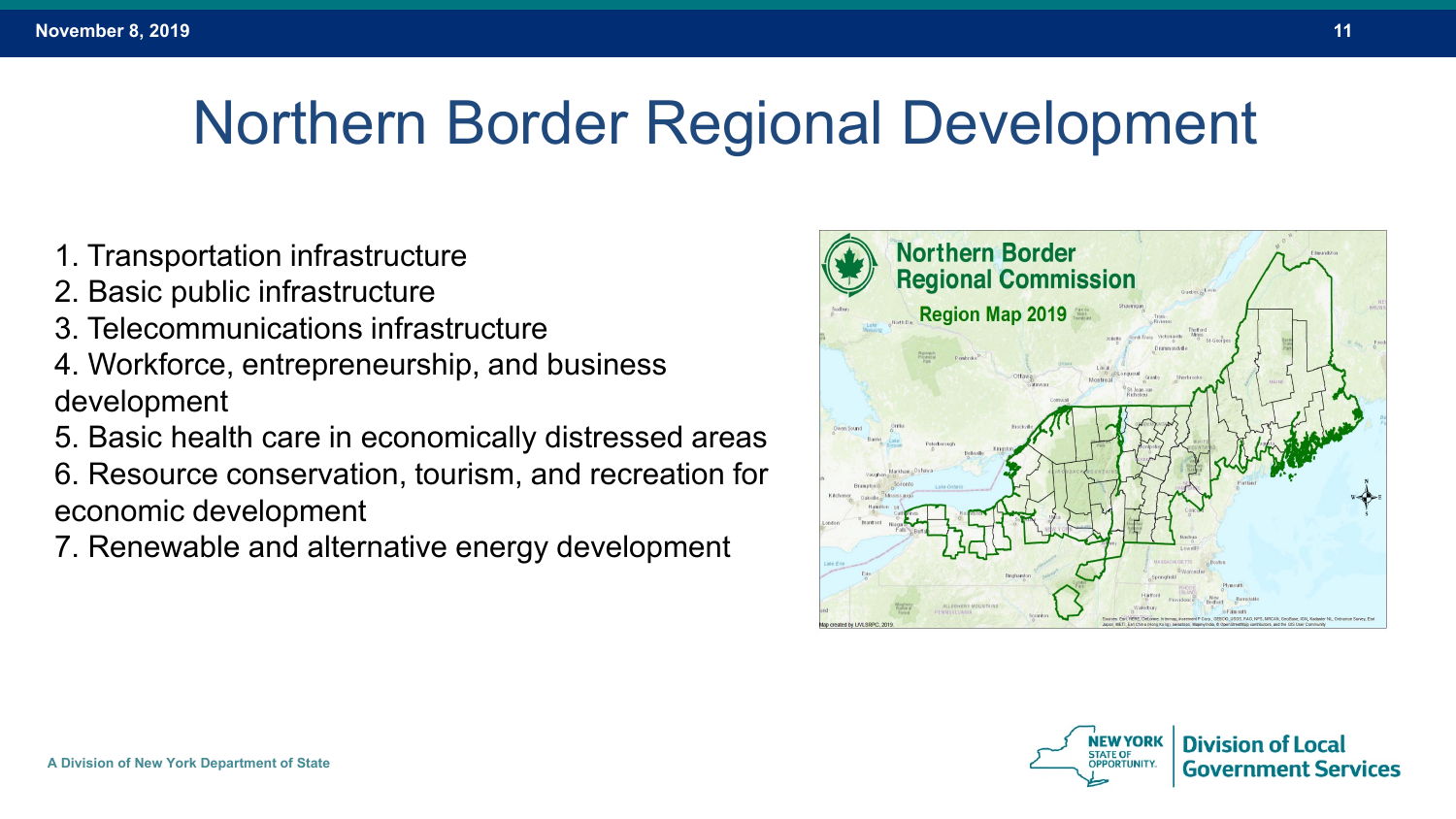#### Appalachian Regional Commission (ARC)

To innovate, partner, and invest to build the capacity and strengthen economic growth in Appalachia

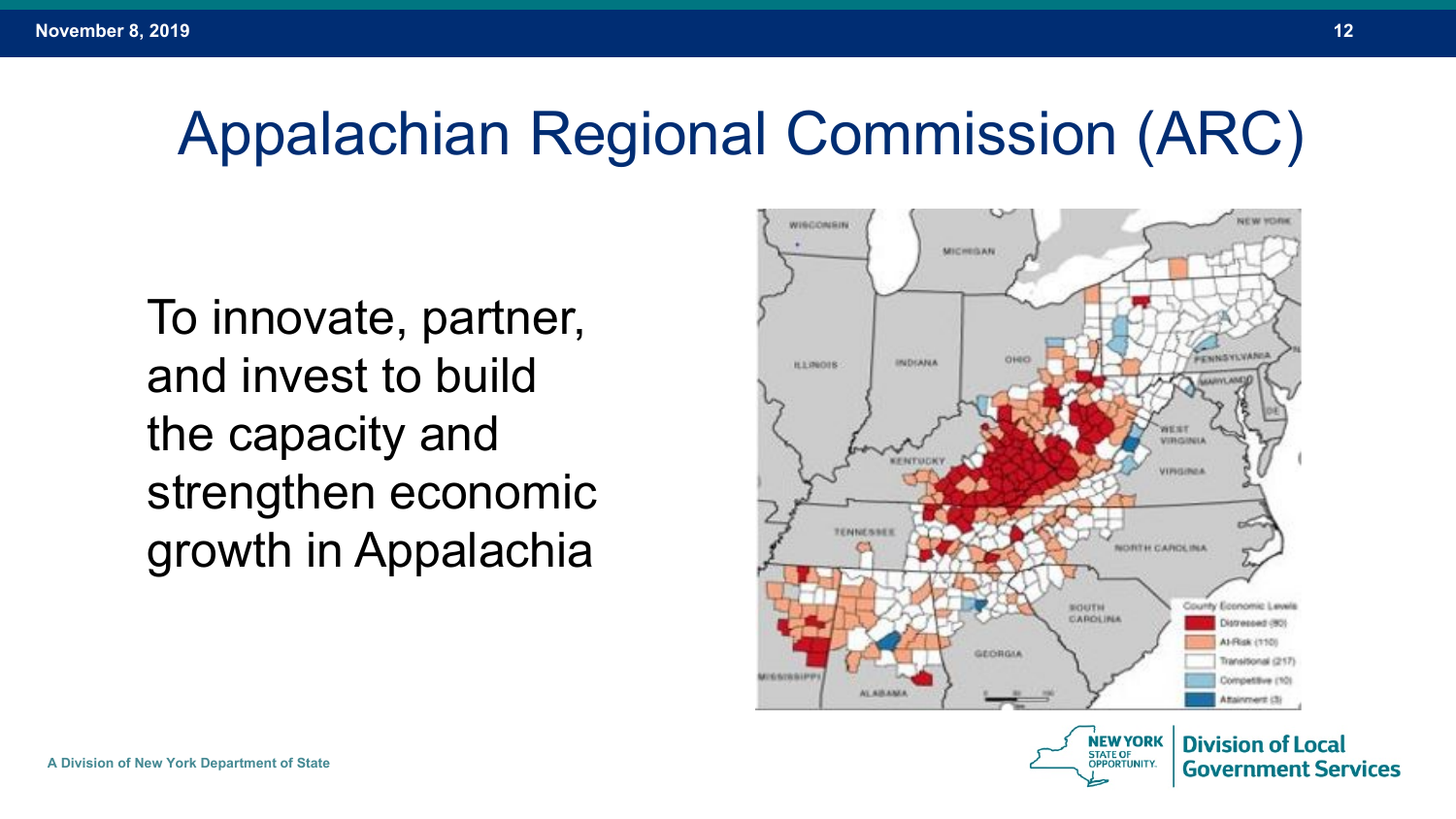#### Appalachian Regional Development

- Goal 1: Economic Opportunities
- Goal 2: Ready Workforce
- Goal 3: Critical Infrastructure
	- Water and Wastewater for Economic Development
	- Broadband
	- Transportation
- Goal 4: Natural and Cultural Assets Goal 5: Leadership and Community Capacity